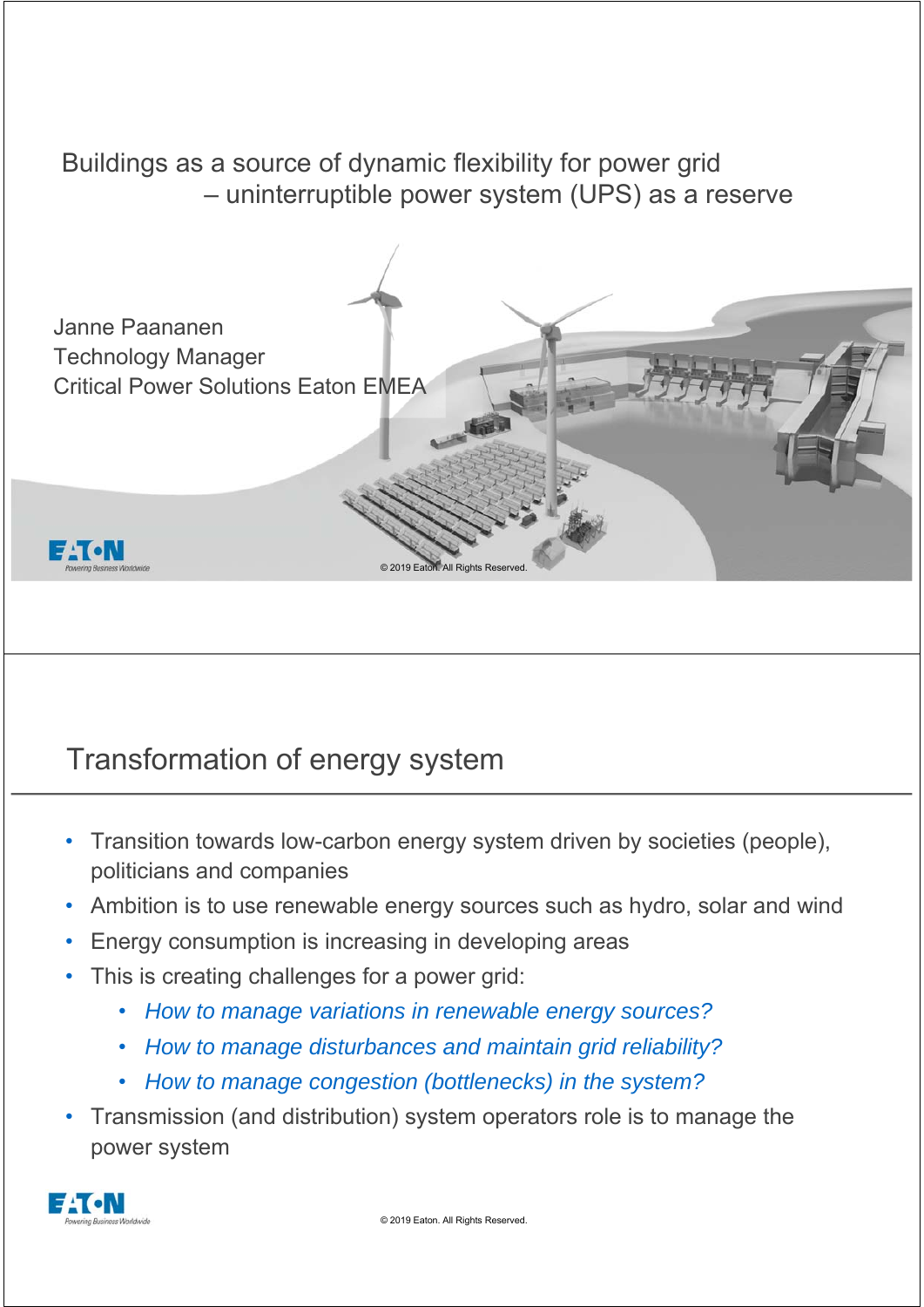# System inertia

- Spinning mass directly coupled to system voltage and frequency in traditional power plants and factories etc.
- Stabilizes system frequency by releasing and absorbing energy
- Reducing in power grids due to nonsynchronous generation and modernisation of motor loads
	- Faster and higher frequency variations
	- More challenging to contain frequency
- Traditional frequency regulation not fast enough – need for faster reserves



*Impact of intertia to frequency transient during a fault, disconnection of 1170 MW production capacity.*

*S*ource: *Entso-e report; Future System Inertia*



© 2019 Eaton. All Rights Reserved.

### Energy usage in buildings



Based on data published by European Environment Agency. https://www.eea.europa.eu/data-and-maps, data accessed on October 7<sup>th</sup> 2019

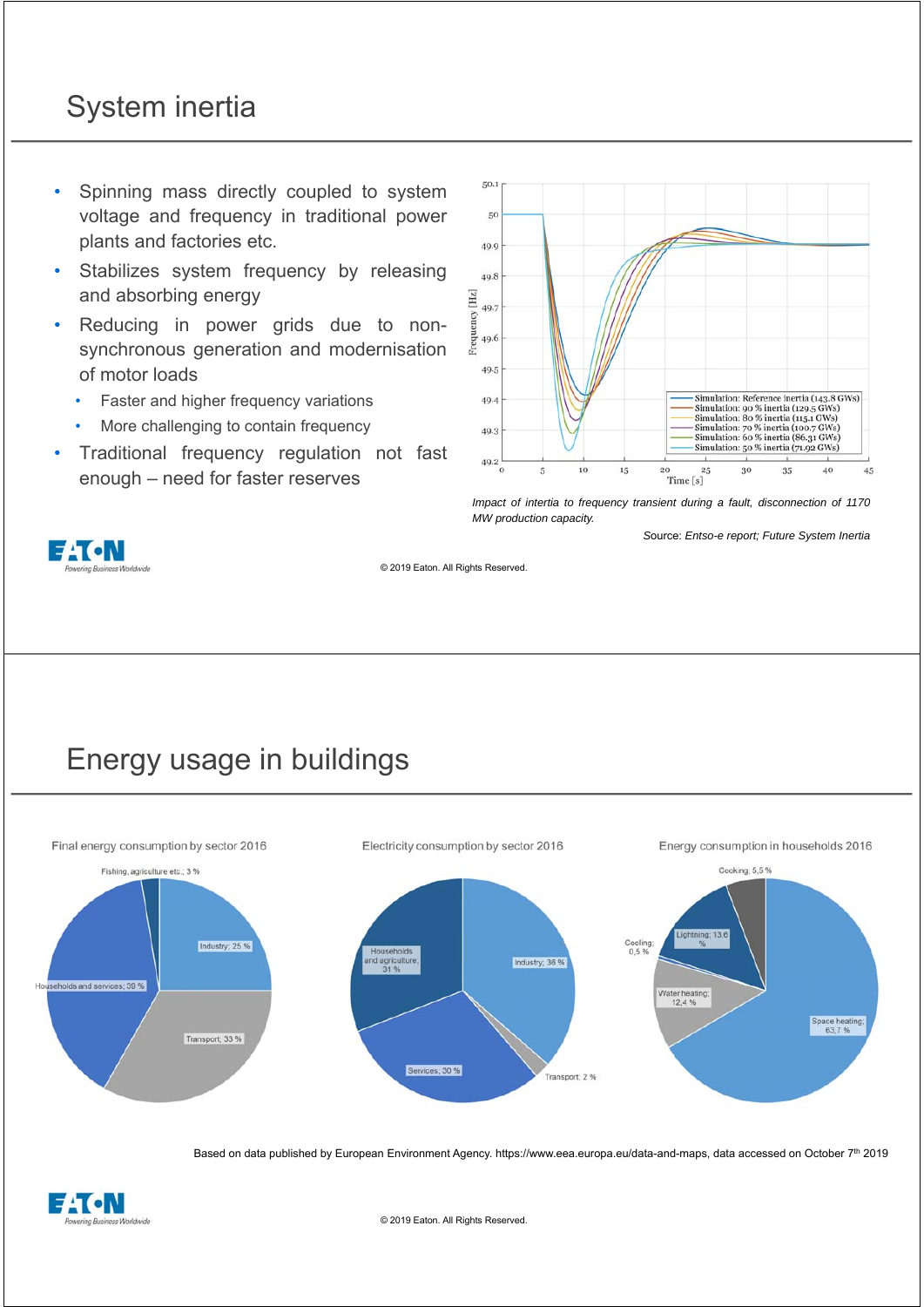# Becoming Energy Aware

#### **The past:**

Energy has been treated as **commodity** and **waste** after first consumption



Storing and using energy when giving **highest value**  or to provide **services** turns energy into **an asset**





Electrical energy storage in buildings are for example electrical vehicles (V2G), battery energy storage (BESS) and uninterruptible power systems (UPS)

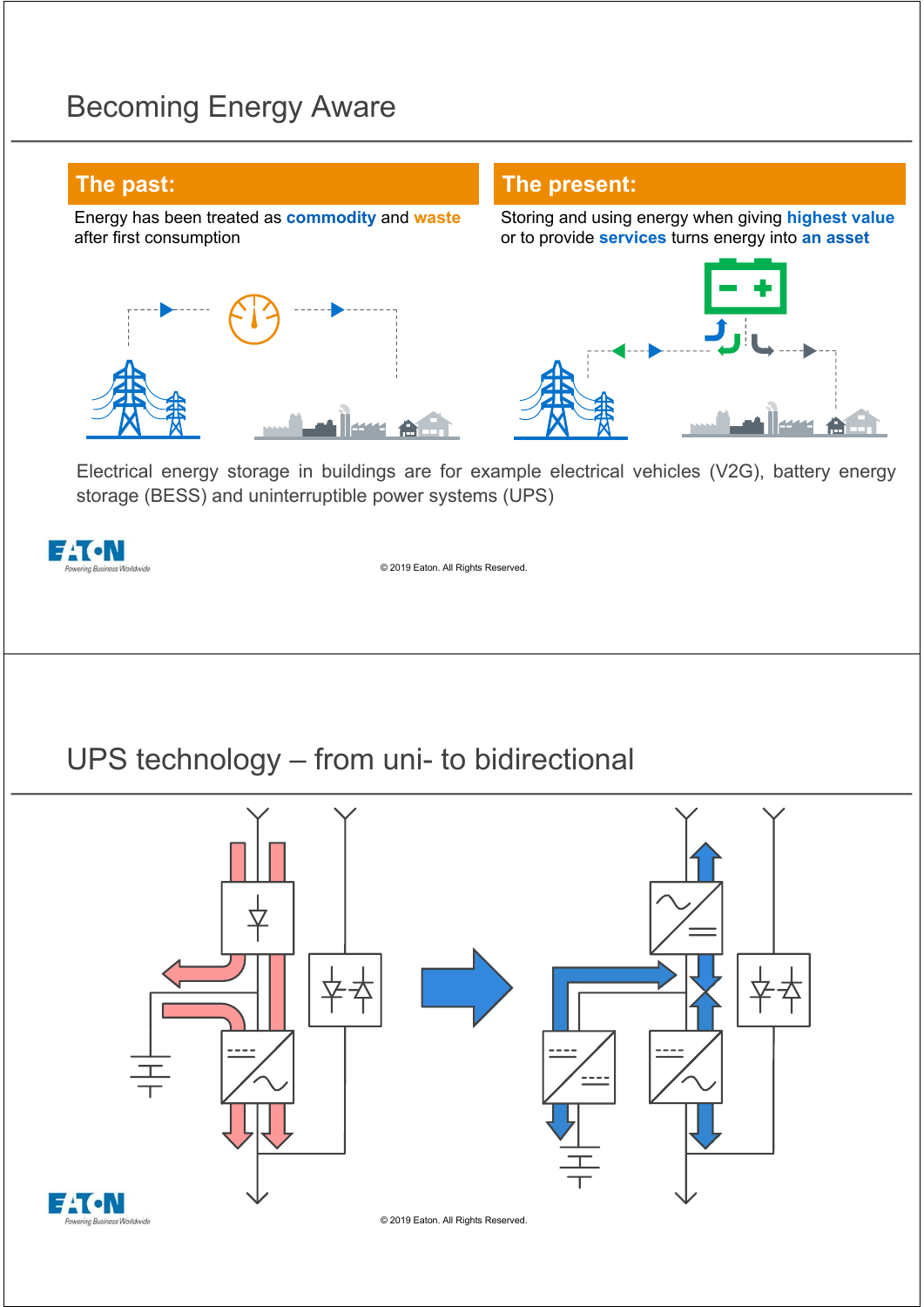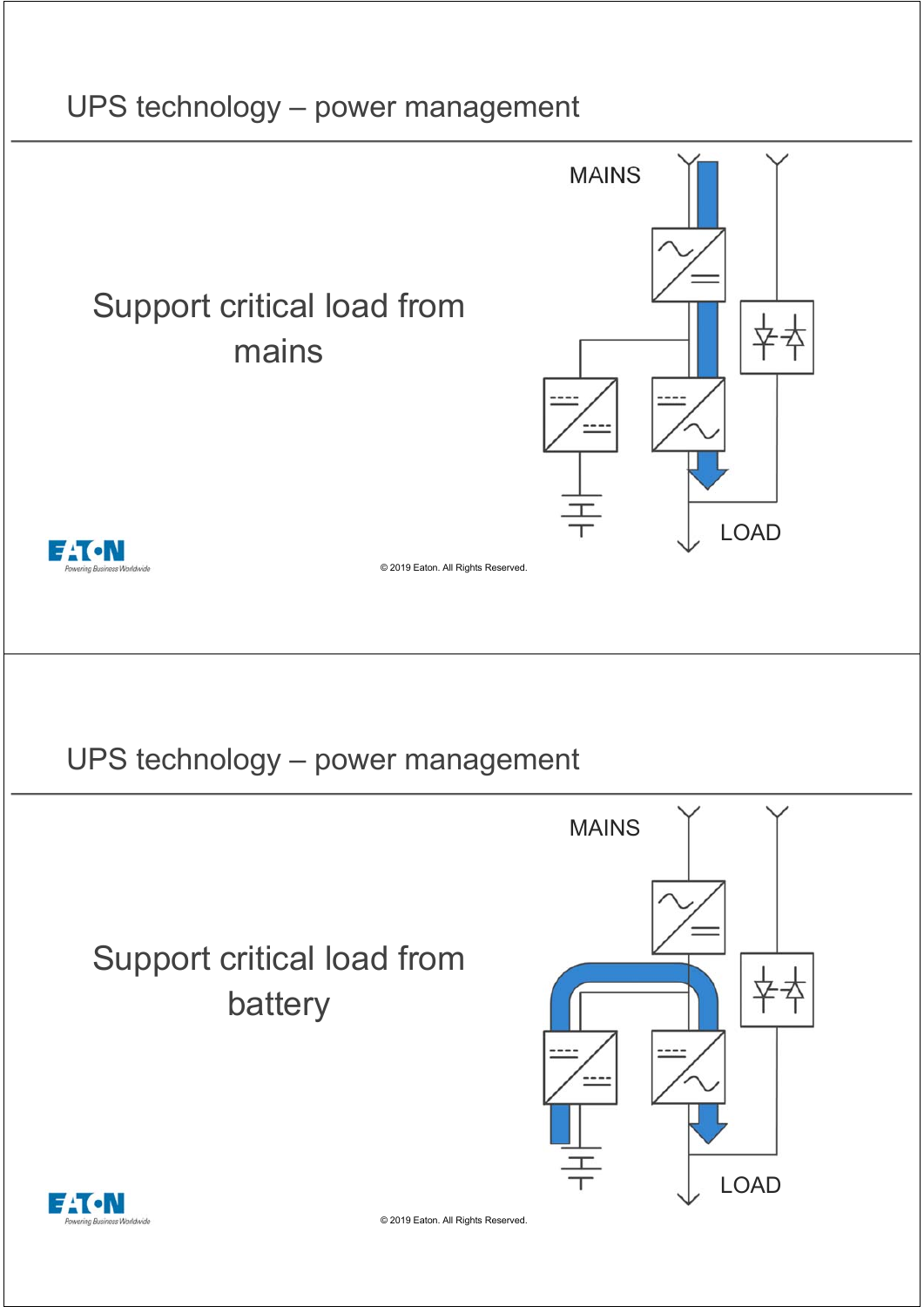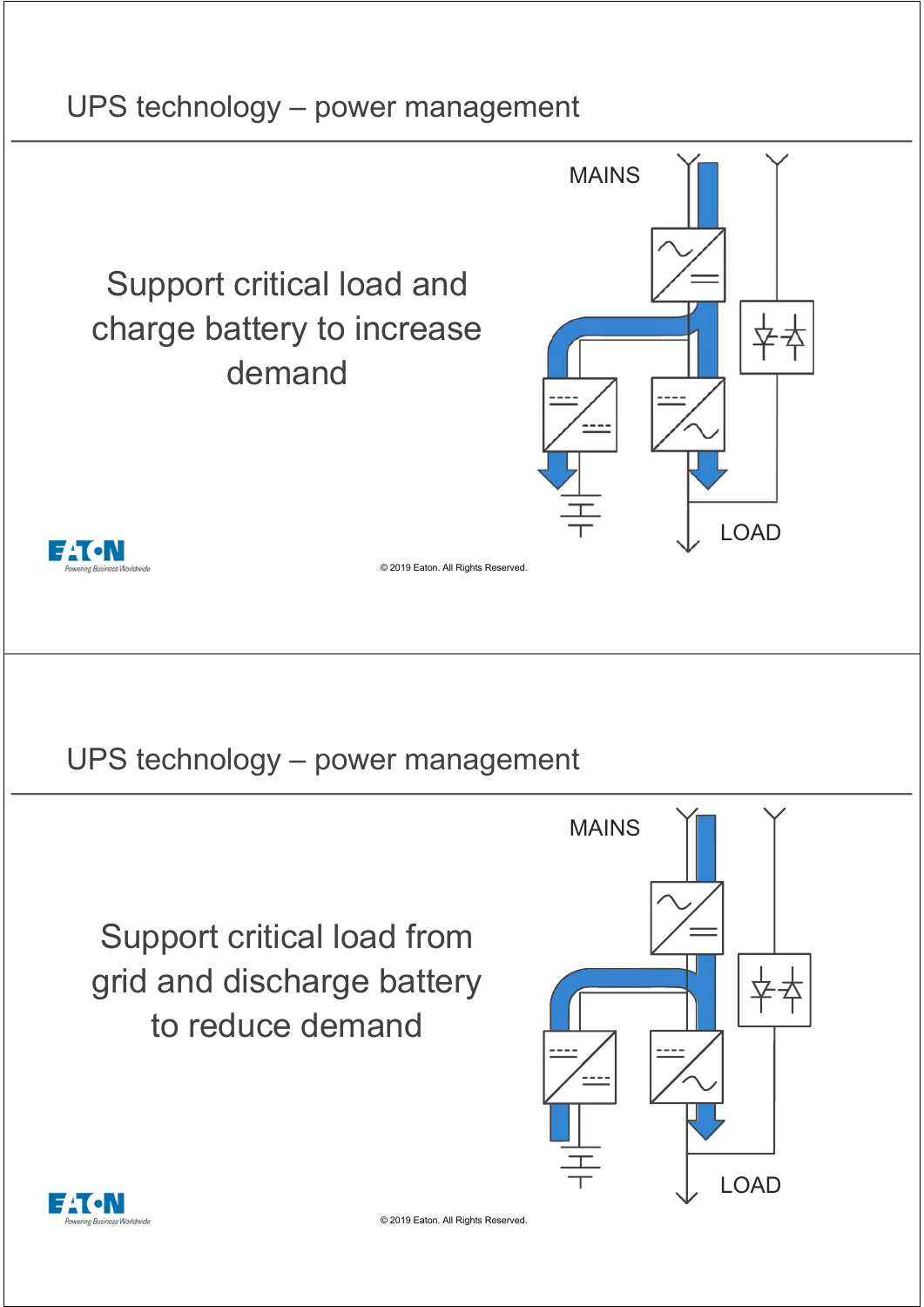### UPS technology – power management





© 2019 Eaton. All Rights Reserved.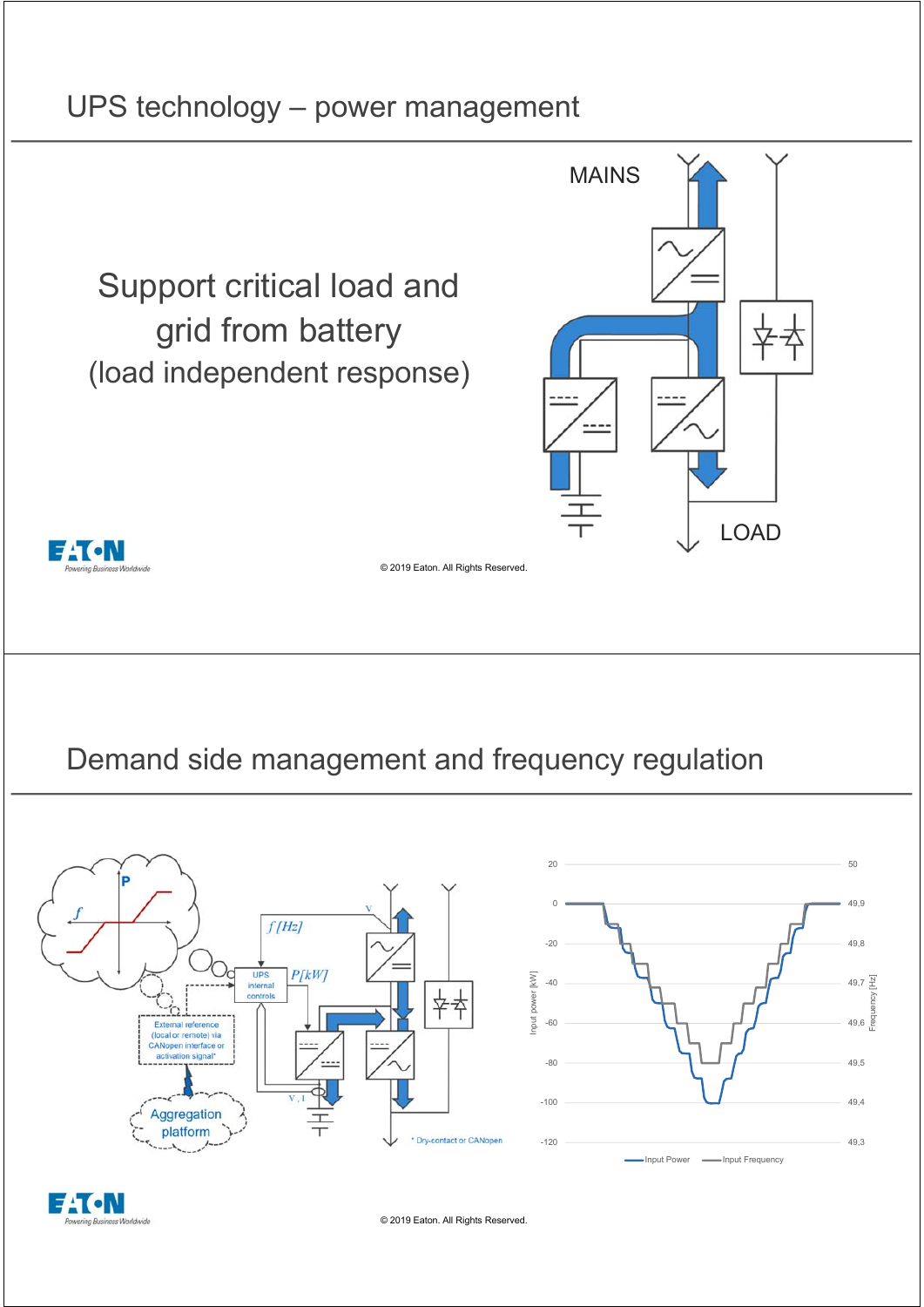

#### Demand (frequency) regulation – Battery State of Charge

# Grid frequency vs number of cycles

*Annual battery usage in frequency regulation with different activation frequency (regulation band); based on Irish national grid frequency data from 2016* • Battery aging impacted by number and



- depth of discharges (DoD)
- Different applications give different requirements for battery technology:
	- FCR-N uses continuous charging and discharging – Lithium cells (energy)
	- FCR-D (FFR) has fewer or occasional cycles, shorter duration – Lithium cells (power), lead acid etc.
	- Demand response typically has long discharge times done regularly, energy intensive
- Application to match the capabilities of the battery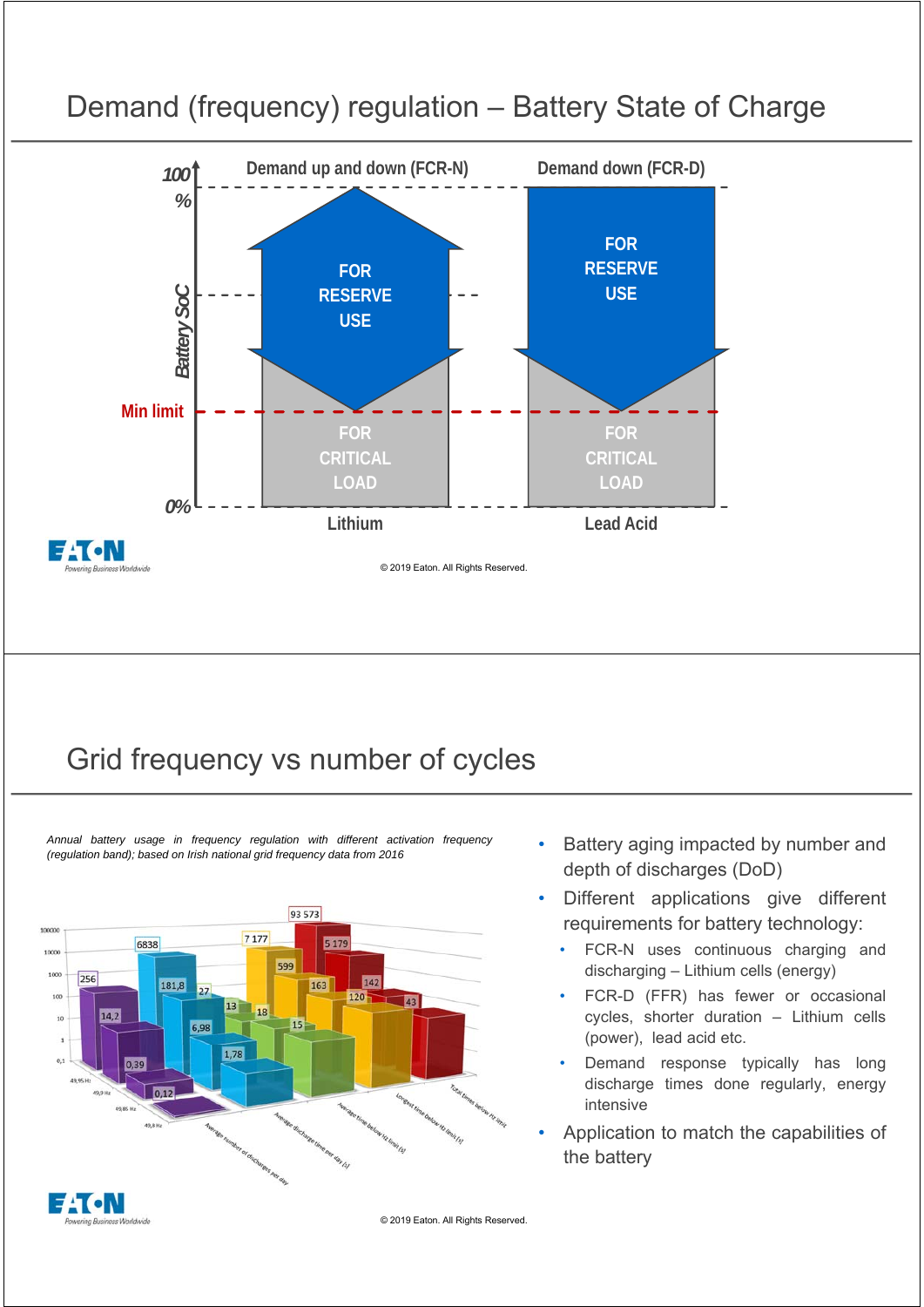#### **Safety:**

- Battery SoC limit always enough for critical load
- Battery used in parallel with mains tolerates mains and battery failure
- Follows a request to participate when safe for load
- Control with potential free contacts or by using limited CANopen protocol with timeouts

- Frequency regulation (FCR-N, -D, FFR)
- Demand response (time-of-use, peak shaving)
- Local energy management (PV, EV, investment deferral)
- Generator (engine) dynamic support

# E LT ON

#### **Flexibility:**

- Static or dynamic response (proportional to frequency deviation)
- Autonomous regulation or following external reference
- Response is independent of UPS load level
- Single UPS, whole system, whole site
- Aggregation platforms and Virtual Power Plants, **Applications: Applications:** *PPPLICALLE PPPLICALLE PPPLICALLE PPPLICALLE PPPLICALLE PPPLICALLE PPPLICALLE PPPLICALLE PPPLICALLE PPPLICALLE PPPLICALLE PPPLICALLE PPPLICAL*



© 2019 Eaton. All Rights Reserved.

# Critical power (UPS) vs Battery Energy Storage Systems

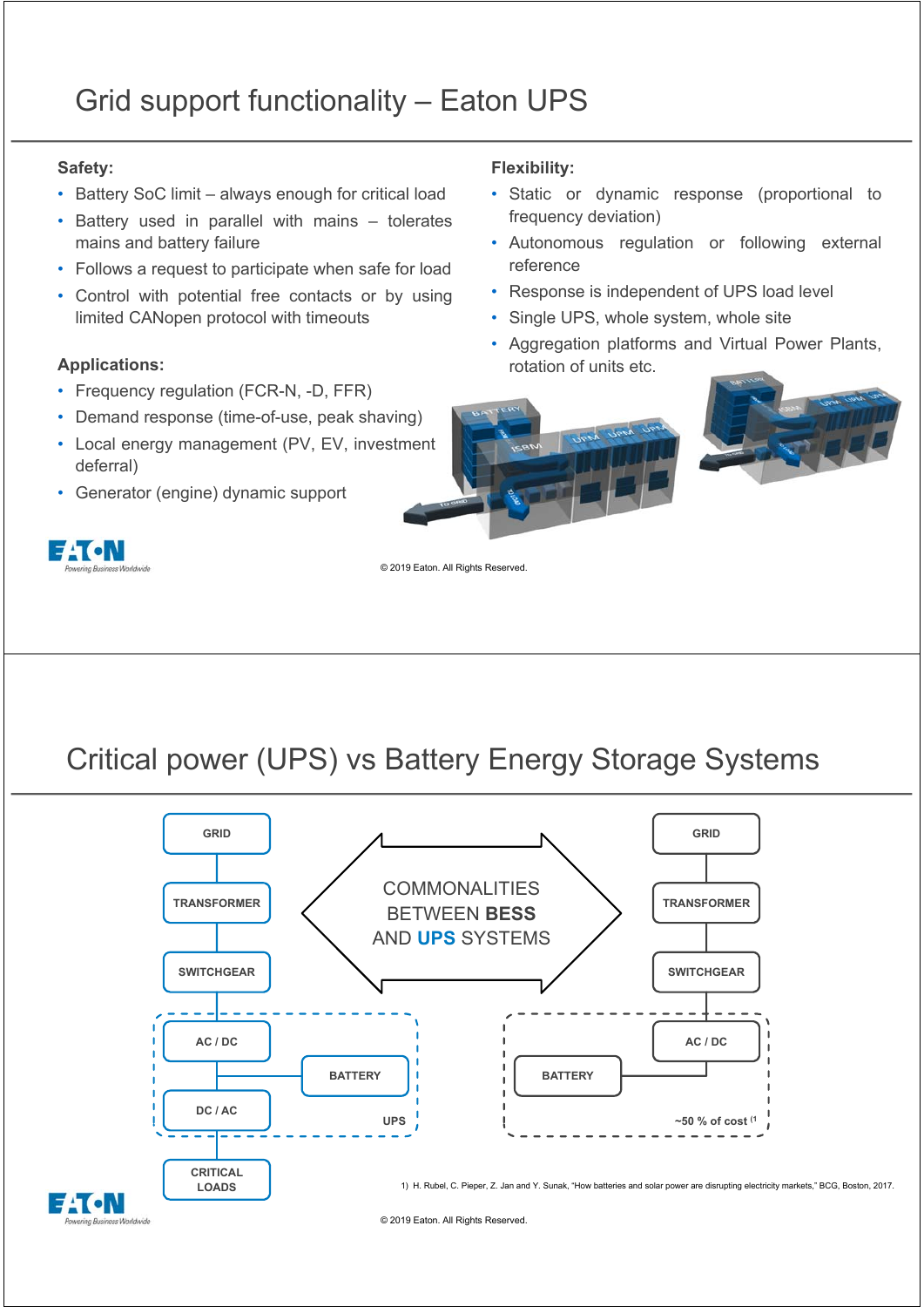# Eaton Energy Aware UPS's with UPS-as-a-Reserve feature



### UPS-as-a-Reserve – pilots and commercial applications

#### Ireland:

• Eaton HQ: 150 kW UPS, lead acid • DS3 market ~70 – 100 k€/MW/a

#### Sweden:

• Bahnhof: 750 kW UPS, lead acid • NDA: 1,2 MW system, Li-ion • FCR-D market ~50k€/MW/a • FCR-D pilot with Svenska Kraftnät

FFR market opening to **Nordic** on 2020

#### Finland:

• Aurora DC: 400kW system, Li-ion • FCR-N market ~135 k€/MW/a • FCR-D market ~40 k€/MW/a Norway: • Basefarm DC: 2 x 400 kW and

550 kW UPS, lead acid FFR pilot with Statnett (TSO)



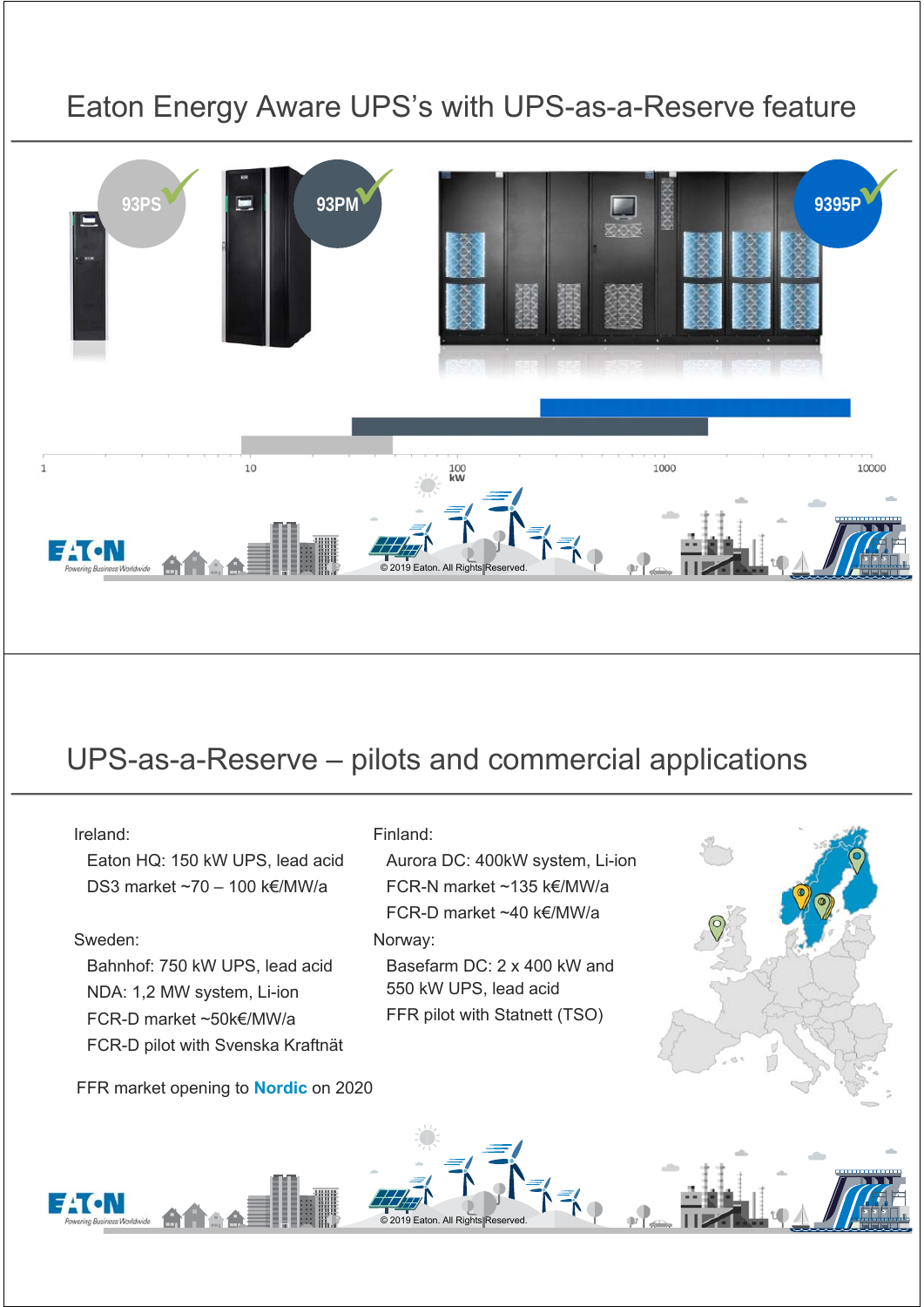### Svenska Kraftnät, Sweden – FCR-D pilot



### Statnett, Norway – FFR pilot with Basefarm DC



*Response to grid frequency with total input power of UPS's (purple) and frequency (red) plotted. UPS input power measurement uses moving average (~1 s)*



- Two Eaton 93PM and one Eaton 9395P unit participating in the FFR pilot
- 18<sup>th</sup> July 2018 a nuclear power plant in Finland dropped off the grid (876 MW)
- UPS's in Norwegian data center (part of same synchronous area) autonomously reduced their demand to respond to frequency deviation and to support the grid

*https://www.statnett.no/om-statnett/nyheter-ogpressemeldinger/Nyhetsarkiv-2018/fleksibelt-forbruk-bidrartil-stabilitet-og-verdiskapning-i-det-nordiske-kraftsystemet/*